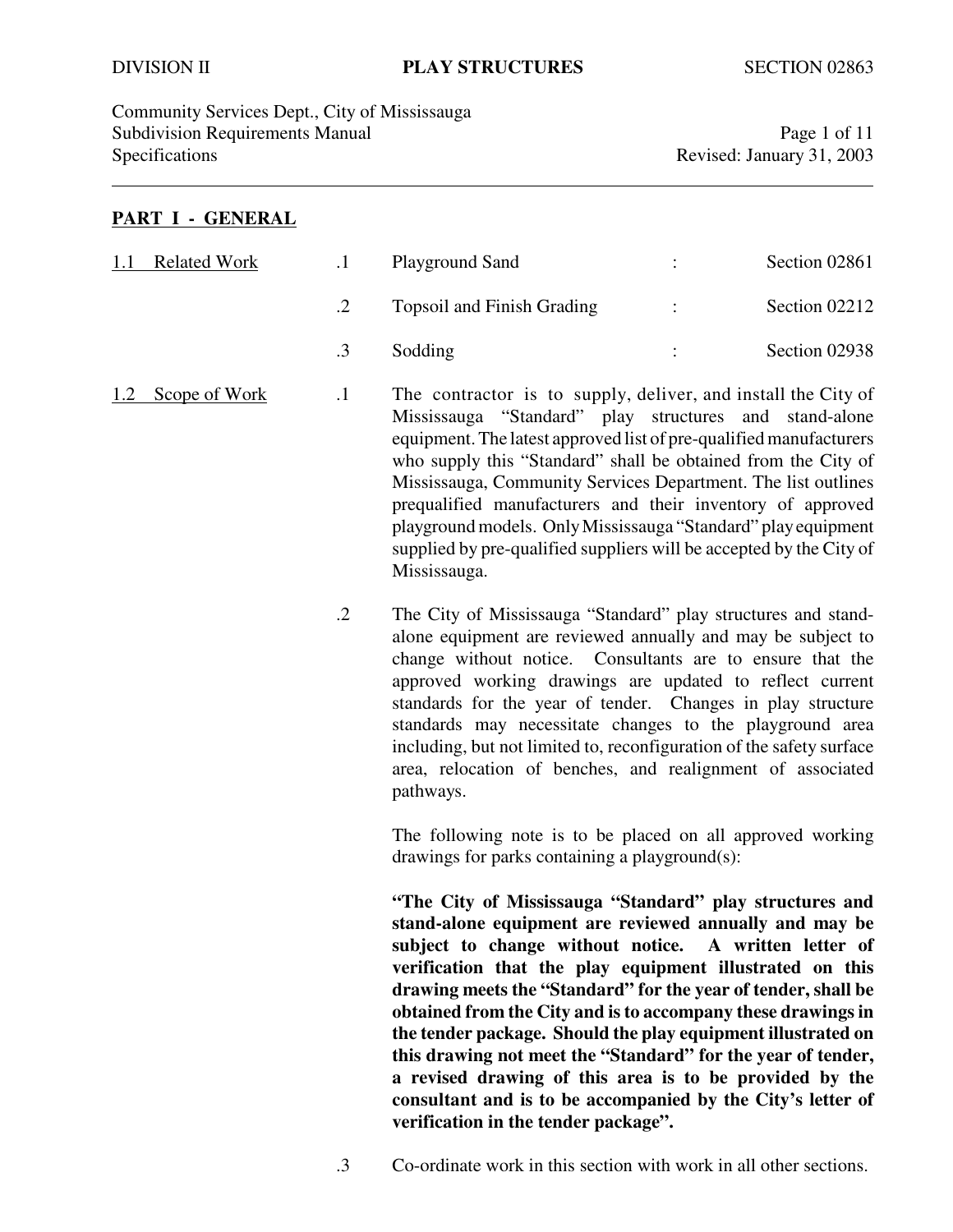| Community Services Dept., City of Mississauga |                           |
|-----------------------------------------------|---------------------------|
| <b>Subdivision Requirements Manual</b>        | Page 2 of 11              |
| <b>Specifications</b>                         | Revised: January 31, 2003 |

| 1.3 | <b>Special Instructions</b> | $\cdot$ 1  | The contractor must have a representative who will be able to<br>attend site meetings throughout the duration of the contract period,<br>and who will have the authority to provide daily ongoing direction<br>for all work crews.                                                                                                                                                                                                                                                 |
|-----|-----------------------------|------------|------------------------------------------------------------------------------------------------------------------------------------------------------------------------------------------------------------------------------------------------------------------------------------------------------------------------------------------------------------------------------------------------------------------------------------------------------------------------------------|
|     |                             | $\cdot$ .2 | It is the responsibility of the successful contractor to notify all<br>agencies that may be affected by the installation of any services or<br>work within this contract and obtain all necessary permits,<br>approvals, stakeouts, and locates.                                                                                                                                                                                                                                   |
|     |                             | .3         | The contractor is responsible for obtaining and/or verifying all<br>required utility locations prior to the digging of post holes.                                                                                                                                                                                                                                                                                                                                                 |
|     |                             | .4         | Community Services requires a detailed layout drawing of the<br>'S tandard' play structure to be installed as a result of the park<br>construction tendering process. This drawing is to be submitted<br>for review and information prior to construction. The drawing<br>should include the manufacturer's name and model numbers,<br>dimensions, fall heights, safety zones, setbacks as well as<br>contextual park information.                                                 |
|     | Guarantee                   | $\cdot$ 1  | All workmanship and material is to be guaranteed for a period of<br>two years, from the date of Preliminary Acceptance of the project<br>and all work must be performed to the satisfaction of Community<br>Services.                                                                                                                                                                                                                                                              |
|     |                             | $\cdot$ .2 | Warranties for specific items installed under this contract beyond<br>that of the two years shall be clearly identified in the required<br>operation manuals submitted for each project.                                                                                                                                                                                                                                                                                           |
|     |                             | .3         | The contractor shall guarantee the material and installation for a<br>minimum period of two years from date of Preliminary<br>Acceptance of all work.                                                                                                                                                                                                                                                                                                                              |
|     |                             |            | The contractor shall provide the City with an indemnification from<br>the manufacturer of the creative play structures or equipment<br>supplied and installed by the contractor wherein the manufacturer<br>shall indemnify and save harmless the City from and against all<br>claims, demands, loss, costs, damages, actions, suits or other<br>proceedings by whomsoever made, brought or prosecuted in any<br>manner based upon, occasioned by, or attributed to, the design of |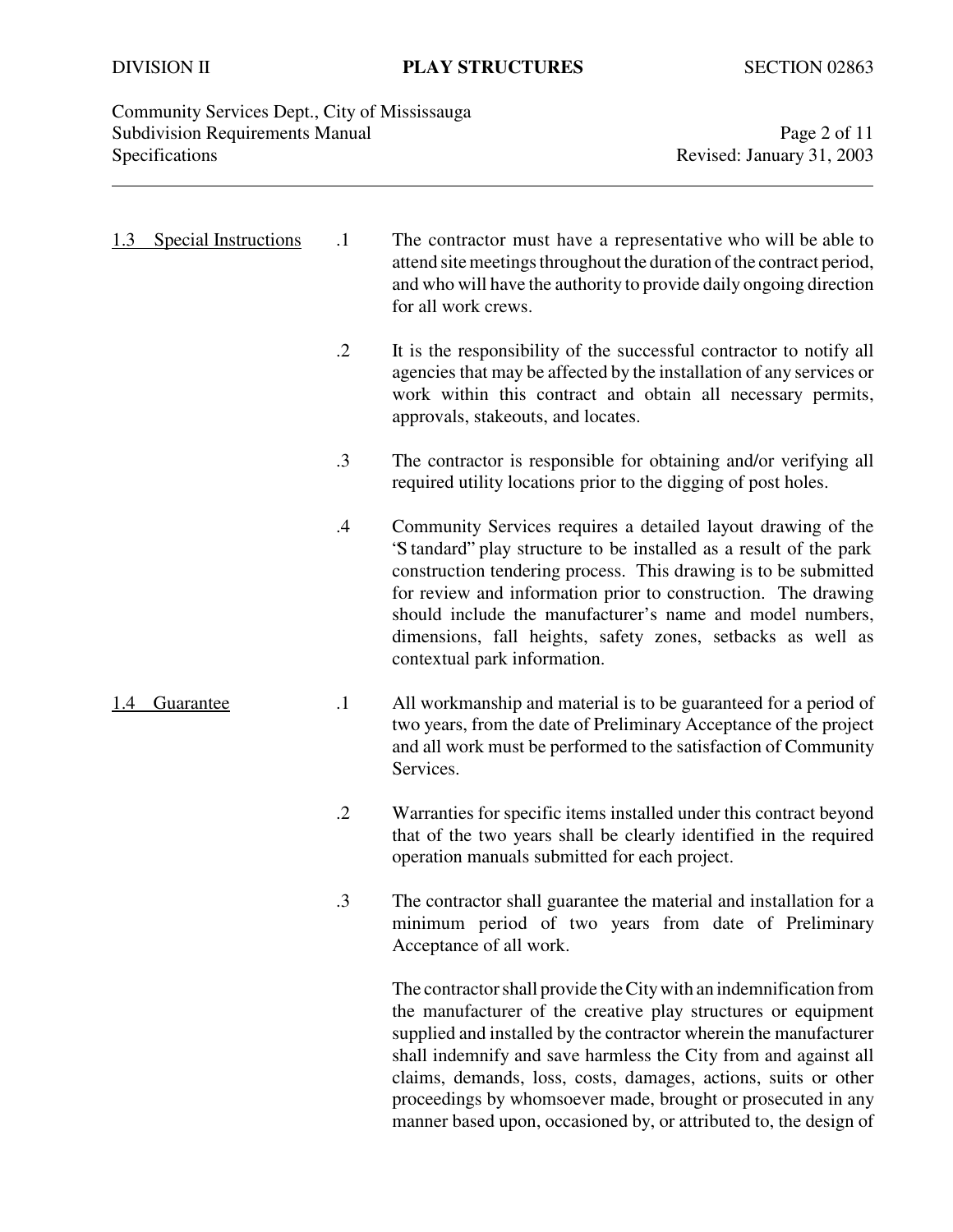Community Services Dept., City of Mississauga Subdivision Requirements Manual Page 3 of 11 Specifications Revised: January 31, 2003

the overall configuration, components and the structural details of said creative play structures for the life of the creative play structures. "Life" shall mean until such time as material alterations are made to the overall creative play structures design.

The contractor shall not be responsible for the cost of replacements of correctly installed components resulting from vandalism during the guarantee period.

The contractor will be responsible for the cost of replacements at each site of components or work vandalized prior to Preliminary Acceptance by the City of all work at that site.

## **PART II - PRODUCTS**

- 2.1 Approved Equipment .1 Supply and install City of Mississauga "Standard" play structures and stand-alone equipment as supplied by City of Mississauga, Community Services Department approved pre-qualified manufacturers.
	- .2 Materials shall be supplied from a manufacturer who has successfully completed the City's review and pre-qualification process. All materials shall be subject to Community Services Department approval. In accordance with the Corporate Report adopted by the City of Mississauga Council on May 27, 1998 in Resolution 154-98, a current list of approved manufactures and their approved play equipment can be obtained from the Community Services Department. Submit product data from the manufacturer upon request to the Community Services Department.
	- .3 All materials are to be delivered to the site free from any damage and are to be installed as soon as possible after delivery.
	- .4 TheCommunity Services representative reserves the right to reject any equipment which in his opinion is sub-standard or does not appear to adhere to CAN/CSA-Z614-98 "Children's Playspaces and Equipment".
	- .5 All structures delivered and installed must conform in all respects to the provisions contained in the latest version of CAN/CSA-Z614-98 "Children's Playspaces and Equipment".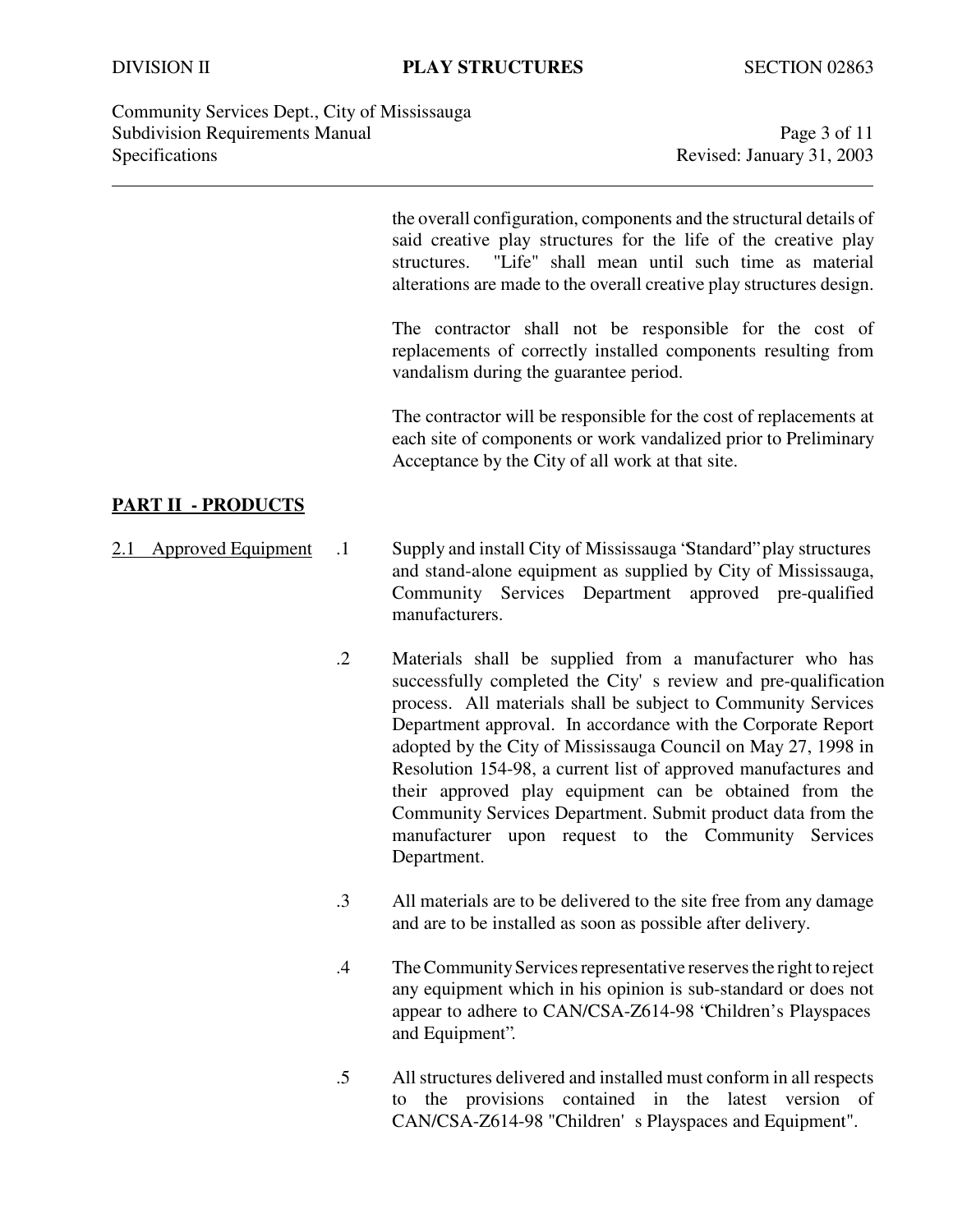Community Services Dept., City of Mississauga Subdivision Requirements Manual Page 4 of 11 Specifications Revised: January 31, 2003

Components which are found to not conform will be replaced or made to conform at the contractor's expense.

- .6 All equipment, drawings, and installations relating to the Supplier's products referenced as City of Mississauga "Standards", must be certified by a professional engineer licenced to practice in a Canadian province as to the structural integrity and adherence to CSA National Standard CAN/CSA-Z614-98 "Children's Playspaces and Equipment" prior to installation. In their proposals to the City of Mississauga, approved suppliers have submitted documentation attesting to this requirement in relation to the City of Mississauga "Standards". These certifications, together with the "drawings of record" are available for viewing at the City of Mississauga Community Services Department.
- .7 All approved playground equipment supplied under contract to the City of Mississauga as City Standards shall abide by and comply with the true intent and meaning of the structural certifications and shall not relieve the supplier or contractor of their responsibilities to provide playground equipment and installations to the full extent of sound and proper engineering practice and construction standards.
- .8 All additional submittals and required documentation relating to the supplier's products and contractor installations acquired under contract to the City of Mississauga shall also meet the same structural and design standards referenced above and practised in the industry.
- .9 As noted in 1.2.1, City of Mississauga "Standard" only relates to specific products as supplied by each approved supplier and is characteristically used to identify the specific product for use in the City of Mississauga.
- .10 The City of Mississauga bears no responsibility for the structural correctness of the approved design standards and it is the responsibility of the contractor and the supplier to not only meet the requirements of CAN/CSA-Z614-98, but to also ensure and employ proper, sound engineering practice and construction standards in the execution of the work to be complete in every respect.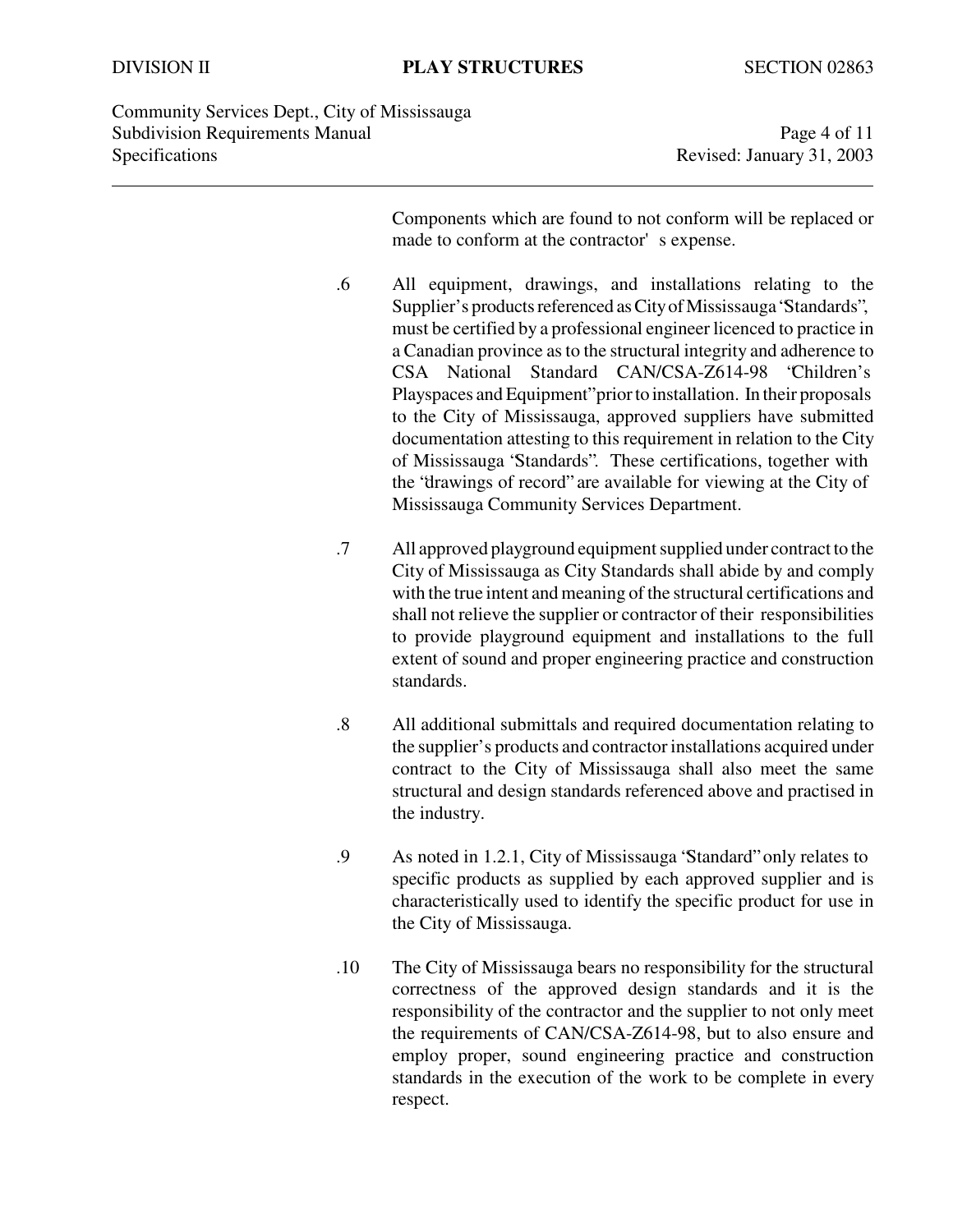# DIVISION II **PLAY STRUCTURES** SECTION 02863

| Community Services Dept., City of Mississauga<br><b>Subdivision Requirements Manual</b><br>Specifications |                           |                   | Page 5 of 11<br>Revised: January 31, 2003                                                                                                                                                                                                                                        |
|-----------------------------------------------------------------------------------------------------------|---------------------------|-------------------|----------------------------------------------------------------------------------------------------------------------------------------------------------------------------------------------------------------------------------------------------------------------------------|
| 2.2                                                                                                       | <b>Wood Components</b>    | $\cdot$ 1         | Wood components shall not be accepted under any circumstance<br>other than as an edge restraint.                                                                                                                                                                                 |
| 2.3                                                                                                       | <b>Metal Components</b>   | $\cdot$           | All metal hardware shall be hot dipped galvanized or cadmium<br>plated and shall be of heavy duty construction.                                                                                                                                                                  |
|                                                                                                           |                           | $\cdot$ .2        | All galvanized pipe shall be minimum 38 mm $(1 \frac{1}{2})$ outside<br>diameter unless otherwise noted. Exposed ends of pipe will be<br>flush or will have a maximum of a 19 mm (3/4") extension.<br>Exposed ends of pipe must be fitted with protective plastic caps.          |
|                                                                                                           |                           | $\cdot$ 3         | Swing bearing hangers shall be galvanized and a heavy duty<br>standard type. The bearing shall be maintenance free and the<br>bearing fastener shall be peened to ensure security. Bearing hanger<br>assembly will not allow for inconsistencies in the end product.             |
|                                                                                                           |                           | .4                | Slides of metal construction must be stainless steel of minimum 16<br>gauge thickness. No sharp edges or corners shall be exposed.<br>Slides of metal construction must have centre break/crease.<br>Continuous weld to be used on slide bed.                                    |
|                                                                                                           |                           | $.5\,$            | Swing top rails shall be fabricated of minimum 6 gauge heavy duty<br>pipe and will conform to the current Mississauga standards for the<br>year of tender and CSA National Standard CAN/CSA-Z614-98<br>'Children's Playspaces and Equipment'' Section 9 Structural<br>Integrity. |
|                                                                                                           |                           | .6                | Swing chains on bench and belt swings shall be minimum 6 mm<br>(1/4") hot dipped galvanized chain, electric welded. Swing chains<br>on baby swings shall be minimum $5 \text{ mm } (3/16")$ hot dipped<br>galvanized chain, electric welded.                                     |
|                                                                                                           |                           | .7                | "S" hooks are not approved by the City of Mississauga.                                                                                                                                                                                                                           |
|                                                                                                           |                           | $\boldsymbol{.8}$ | Metal stairs shall have drainage holes and have no sharp edges or<br>corners exposed. All stair stringers must have folded or rounded<br>edges.                                                                                                                                  |
|                                                                                                           |                           | .9                | All welded steel components must meet CSA standard W59.                                                                                                                                                                                                                          |
|                                                                                                           | <b>Plastic Components</b> | $\cdot$           | All pipe ends must be fitted with protective plastic caps.                                                                                                                                                                                                                       |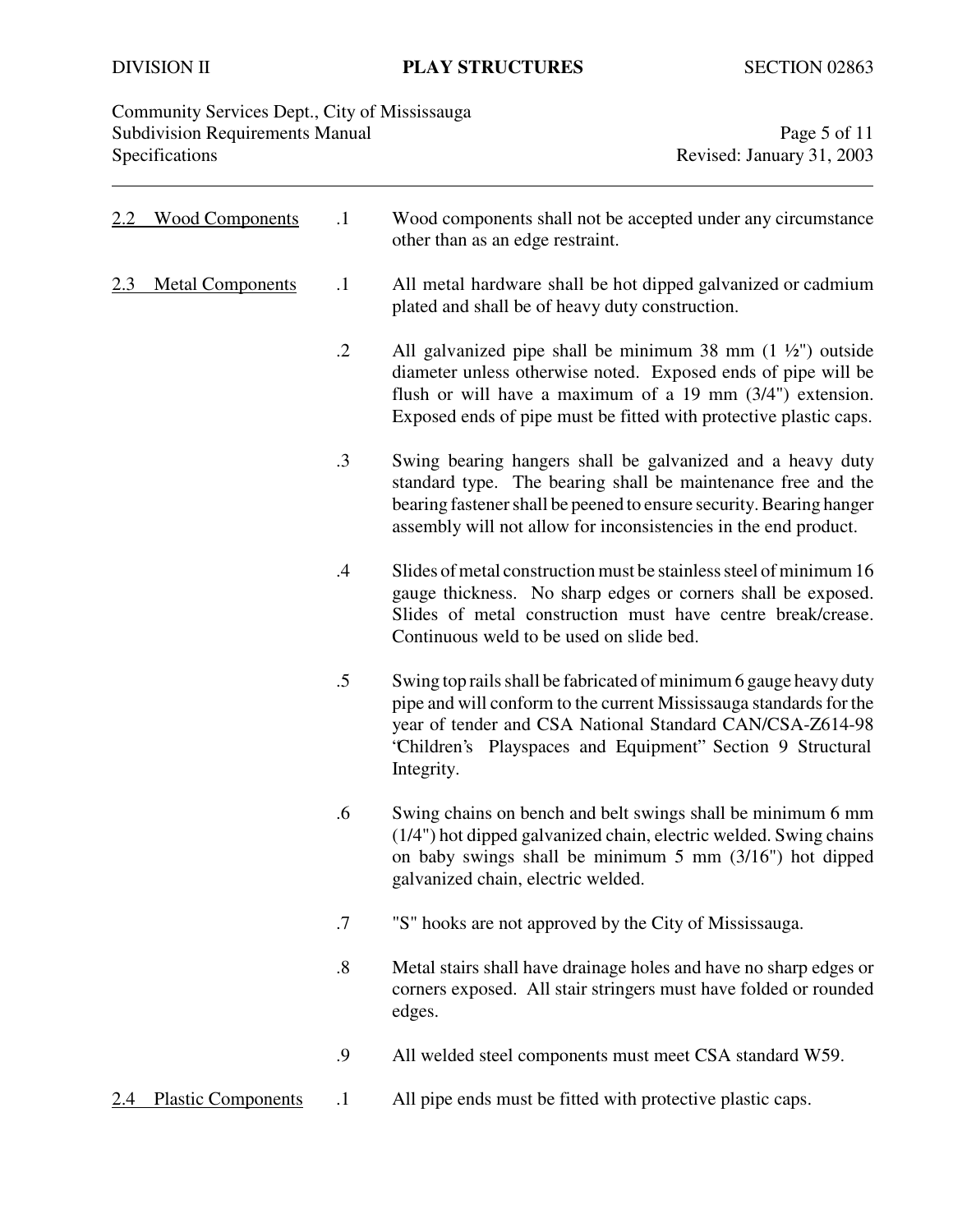# DIVISION II **PLAY STRUCTURES** SECTION 02863

| Community Services Dept., City of Mississauga |                           |
|-----------------------------------------------|---------------------------|
| <b>Subdivision Requirements Manual</b>        | Page 6 of 11              |
| <b>Specifications</b>                         | Revised: January 31, 2003 |

|                                  | $\cdot$ .2 | All plastic components must be either a minimum of 19 mm (3/4")<br>thick, high density Permalene formulated for high colour retention,<br>fire resistance and vandal resistance OR shall be double wall<br>rotationally moulded, and formulated for high colour retention,<br>fire resistance and vandal resistance.    |
|----------------------------------|------------|-------------------------------------------------------------------------------------------------------------------------------------------------------------------------------------------------------------------------------------------------------------------------------------------------------------------------|
|                                  | $\cdot$ 3  | All plastic play elements will allow for clear site lines through the<br>structure. Solid panels and tubes will not be permitted.                                                                                                                                                                                       |
| <b>Rope Elements</b><br>2.5      | $\cdot$    | All rope and netting elements are to be fire resistant and<br>constructed with interior steel cable.                                                                                                                                                                                                                    |
| <u>Tire Swings</u><br><u>2.6</u> | $\cdot$    | Tire swings are not an approved standard in the latest version of<br>the new City of Mississauga 'Standard' play structures and stand-<br>alone equipment.                                                                                                                                                              |
| <b>Belt Swings</b>               | $\cdot$ 1  | Belt swings shall be heavy duty vandal proof moulded bench seat<br>swings. The entire bench shall be completely inlaid with spring<br>steel and moulded rubber shall extend minimum 13 mm $(\frac{1}{2})$ all<br>around the spring steel.                                                                               |
|                                  | $\cdot$ .2 | The City of Mississauga reserves the right to choose the seat type<br>on a site by site basis.                                                                                                                                                                                                                          |
|                                  | $\cdot$ 3  | The chains for belt swings must be minimum 6 mm $(1/4)$ hot<br>dipped galvanized chains, electric welded.                                                                                                                                                                                                               |
| <b>Baby Swings</b><br>2.8        | $\cdot$    | Baby swings shall be a heavy duty belt type swing with chromed<br>safety T-bar. When deformed, seats shall not take on a kink.                                                                                                                                                                                          |
|                                  | $\cdot$ .2 | The chains for baby swings must be minimum $5 \text{ mm } (3/16")$<br>hot-dipped galvanized chain, electric welded or approved equal.                                                                                                                                                                                   |
| <b>Spring Animals</b><br>2.9     | $\cdot$    | Spring animals shall be pre-qualified and of heavy duty metal<br>bodies on a spring assembly. All edges are to be rounded. All<br>assemblies are to be tamper proof. Spring animals will be set into<br>minimum 300 mm $(12)$ diameter concrete footing poured to a<br>depth of $1219 \text{ mm}$ (4') below sub grade. |
| <b>Fasteners</b><br>2.10         | $\cdot$    | A limited number of fastener types are to be used and all fasteners<br>are to be tamper proof and vandal resistant.                                                                                                                                                                                                     |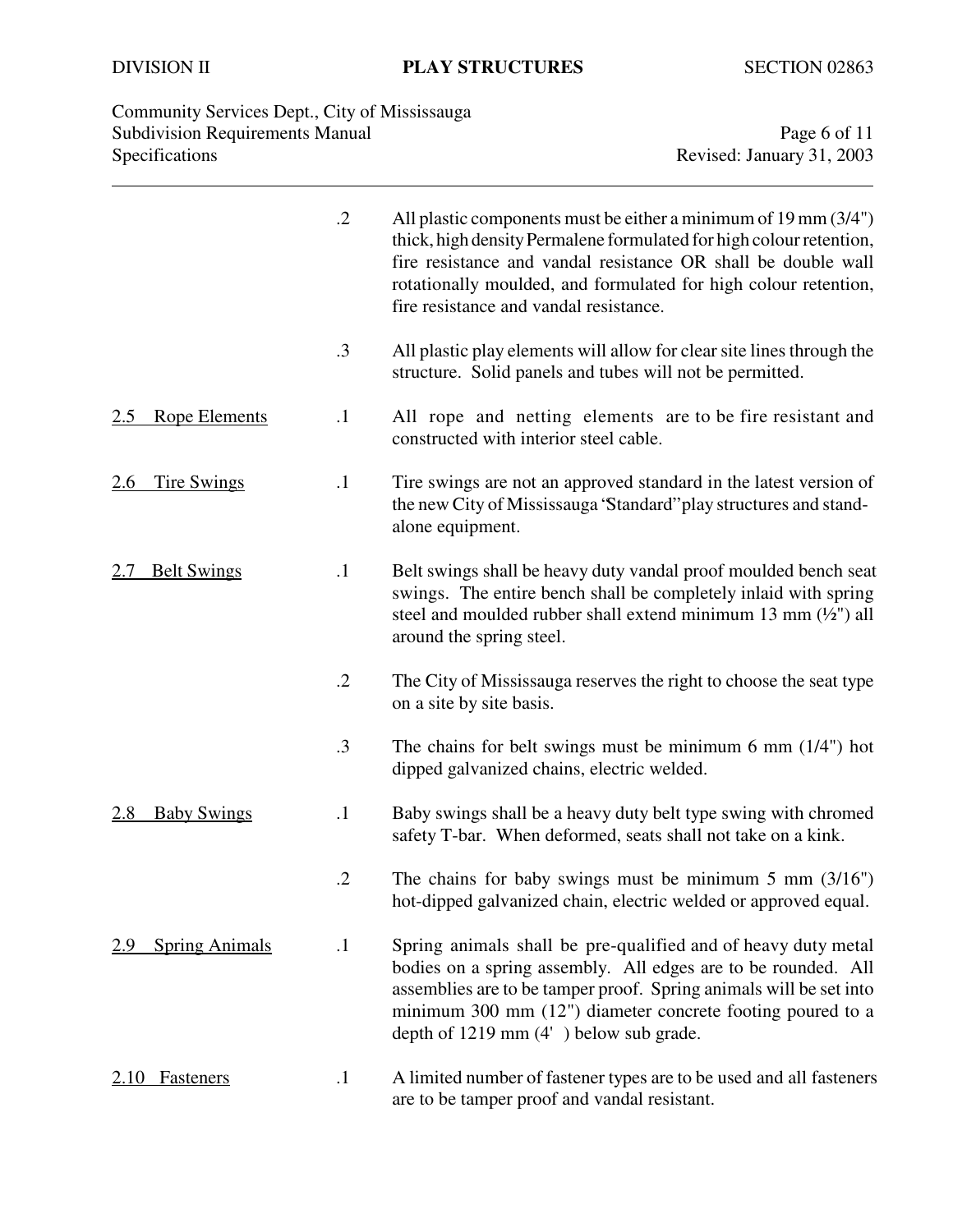| Community Services Dept., City of Mississauga<br><b>Subdivision Requirements Manual</b><br>Specifications |           | Page 7 of 11<br>Revised: January 31, 2003                                                                                                                                                                                                                                       |  |
|-----------------------------------------------------------------------------------------------------------|-----------|---------------------------------------------------------------------------------------------------------------------------------------------------------------------------------------------------------------------------------------------------------------------------------|--|
|                                                                                                           | $\cdot$   | All metal hardware shall be hot dipped galvanized, cadmium<br>plated or equivalent and shall be of heavy duty construction.                                                                                                                                                     |  |
|                                                                                                           | .3        | All threaded bolts and fasteners are be treated with a coloured<br>locking compound, Lock Tight #262 or approved equal, and be<br>peen hammered to prevent removal. Excess thread to be removed<br>and cut filed smooth.                                                        |  |
| 2.11<br><b>Accessories</b>                                                                                | $\cdot$ 1 | The contractor will provide 1 set of any special tools per<br>playground which may be required for providing ongoing<br>maintenance to any components.                                                                                                                          |  |
|                                                                                                           | $\cdot$   | The contractor will provide 2 copies of installation instructions or<br>drawings and parts catalogues in accordance with the format<br>required in the contract documents.                                                                                                      |  |
|                                                                                                           |           | All manufacturer responsibilities under CSA National Standard<br>CAN/CSA-Z614-98 'Children's Playspaces and Equipment" -<br>Section 8 ('instructions and procedures for the installation of each<br>play structure provided as well as a complete parts list").                 |  |
|                                                                                                           | $\cdot$ 3 | The contractor / supplier will provide the Community Services<br>representative with a repair kit for each of the playgrounds<br>installed which will include but, not be limited to:                                                                                           |  |
|                                                                                                           |           | approved fibreglass repair kit where fibreglass components<br>a)<br>are used;<br>b)<br>spare parts hardware and respective tool for removal;<br>appropriate quantities of touch-up paint.<br>$\mathbf{c})$                                                                      |  |
| <b>PART III - EXECUTION</b>                                                                               |           |                                                                                                                                                                                                                                                                                 |  |
| <b>Workmanship</b><br>3.1                                                                                 | $\cdot$ 1 | All playground equipment shall be installed by a reputable<br>company employing skilled labourers in this type of installation<br>having a minimum of (5) five years, proven experience in this type<br>of work.                                                                |  |
| Construction<br>3.2<br>Procedure                                                                          | $\cdot$ 1 | It is the contractor's responsibility to bar access to the construction<br>and the playground site under repair and/or under construction in<br>accordance with CAN/CSA-Z614-98 'Children's Playspaces and<br>Equipment". To 'bar access' shall include, but not be limited to, |  |

the contractor providing, erecting and maintaining at his own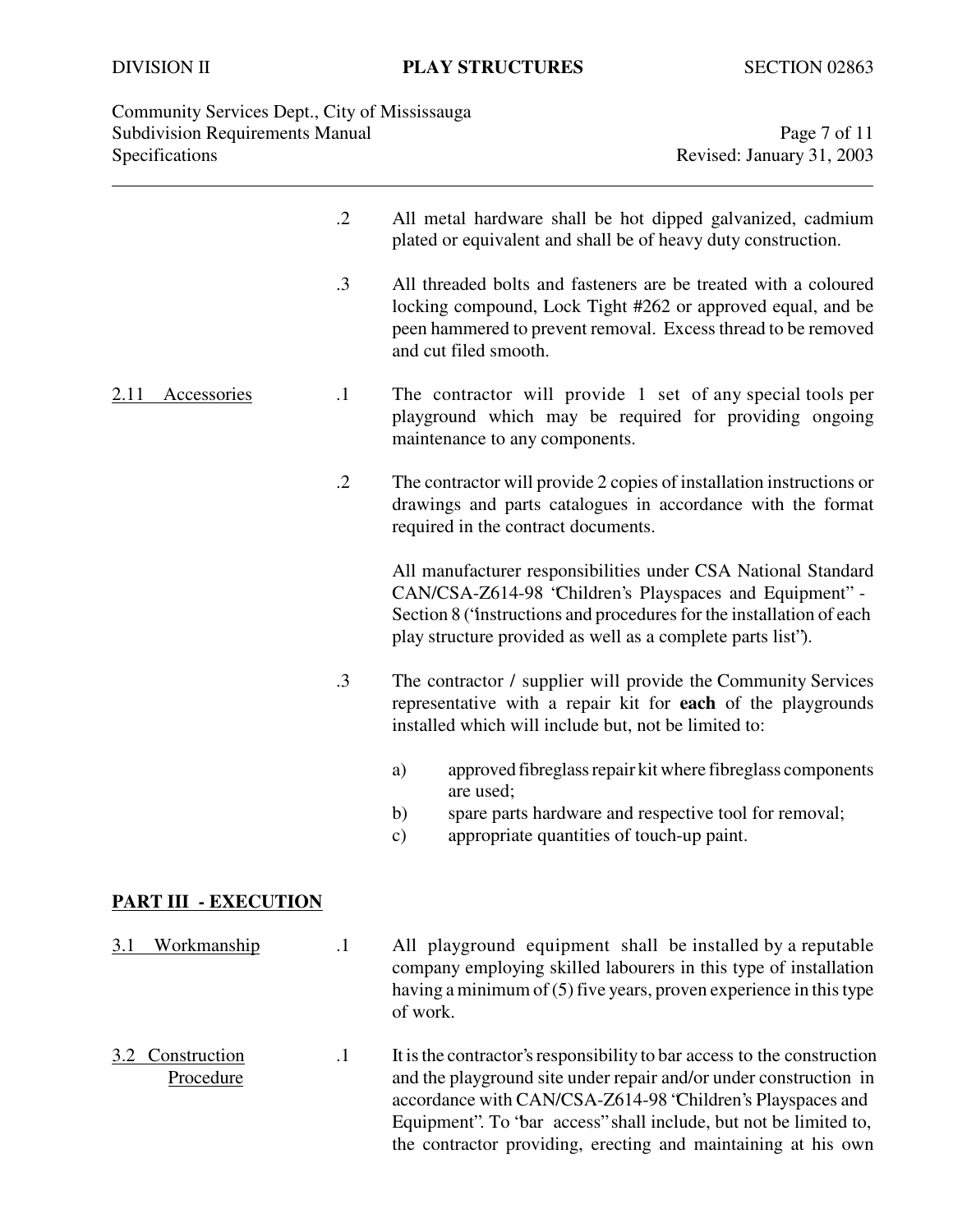Community Services Dept., City of Mississauga Subdivision Requirements Manual Page 8 of 11 Specifications Revised: January 31, 2003

expense a minimum of one (1) construction notification sign and temporary hoarding preventing public access to the area under construction. The entire work site of the playground installation or other excavations must be enclosed by snow fence hoarding for the duration of playground construction. The hoarding must be erected and in place before site construction commences. The erection and maintenance of the hoarding is the sole responsibility of the general contractor. All snow fencing must be kept in good repair and removed only after the completion of the playgrounds. Where this is not adequately performed, Community Services representative may engage such forces as are necessary to complete the hoarding at the contractor's expense. If in the opinion of the Community Services representative, the general safety of the public or preservation of the existing environment or work in progress is in jeopardy, additional protection may be requested at the expense of the contractor.

- .2 The successful vendor will provide Community Services with detailed erection drawings, including as-builts of the playground upon request.
- .3 Contractor will be responsible for the protection and maintenance of all playground equipment during construction until all completion requirements have been fulfilled in every respect and the **City of Mississauga Inspection (Owner's Inspection)** has been performed and Preliminary Acceptance has been given for the entire park development.
- .4 The contractor will respond to emergencies immediately, otherwise the City of Mississauga will engage forces to do so at the contractor's expense.
- 3.3 Inspection .1 Prior to commencing work for the playground, the contractor shall Requirements review, with the City of Mississauga representative, the site layout and his proposed construction methods to be employed in relation to the approved schematic layout drawings. The review shall illustrate the contractor's proposed cut and fill, rough grading, subsurface drainage and berm construction operations. The contractor is advised that adjustments to suit the site conditions and ensure the full and proper installation may be required.
	- .2 **Contractor / Supplier Inspection:** Upon completion of the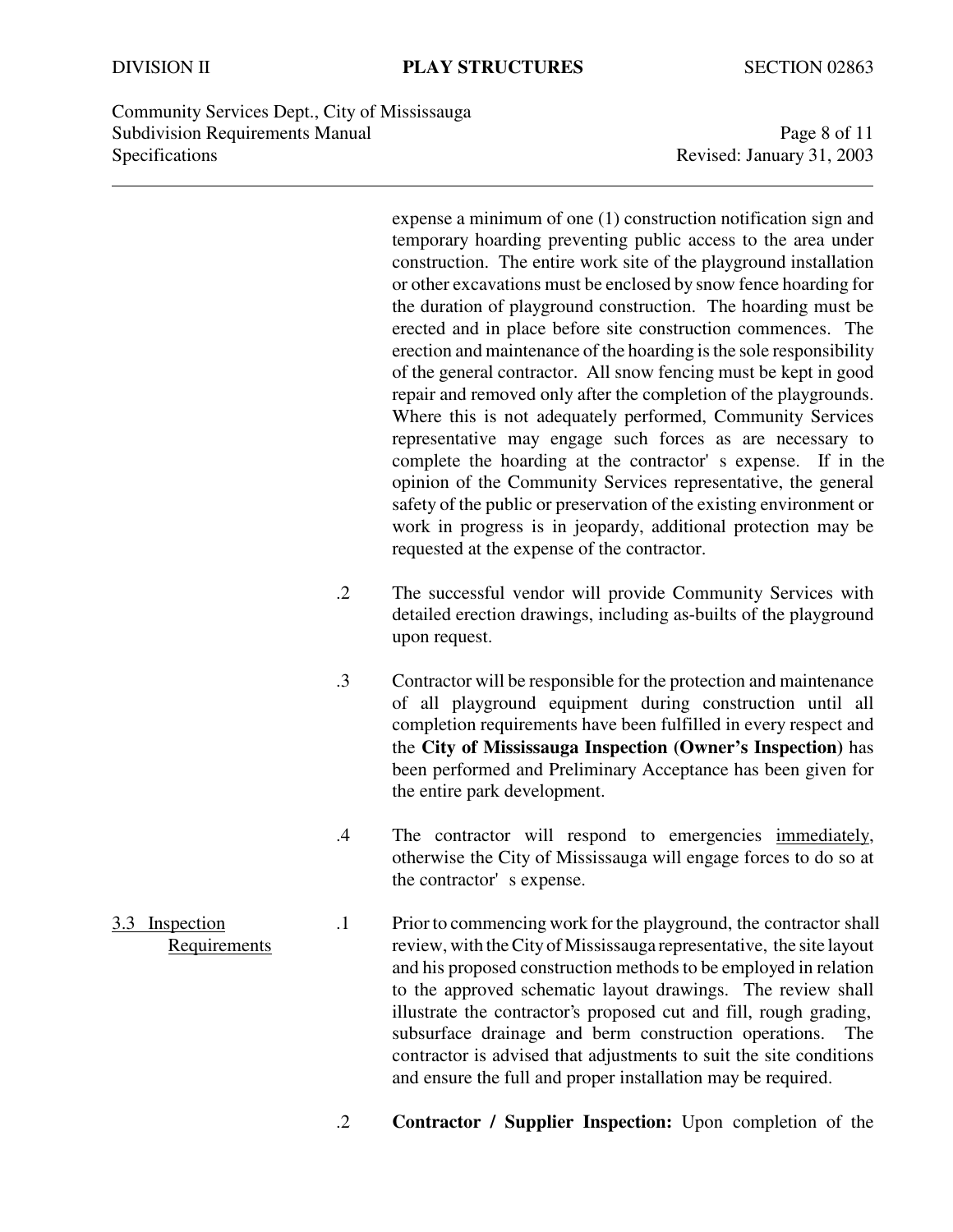Community Services Dept., City of Mississauga Subdivision Requirements Manual Page 9 of 11 Specifications Revised: January 31, 2003

playground and site works and prior to the equipment being used, both the contractor and the supplier shall inspect the play environment in accordance with all the requirements of the CAN/CSA-Z614-98, especially final inspection. Upon completion of this inspection the contractor / supplier shall correct any deficiencies that may be found contrary to the CSA Standard.

- .3 **City of Mississauga Inspection (Owner's Inspection):** The Community Services representative and a designated City of Mississauga Playground Inspector will perform the final inspection to confirm all issues regarding CAN/CSA-Z614-98 have been met. The contractor shall be advised of the City's findings and should there be evidence to the contrary, the contractor shall immediately take whatever precautionary and corrective actions as required. **The City of Mississauga accepts no liability for the playground and will not issue any preliminary acceptance of same until the "Owner's Inspection" has been performed.**
- 3.4 Installation .1 Unless otherwise agreed to on a site-by-site basis by the Community Scheduling Services Department representative, the playground installation is to be completed within 7 working days of commencing the equipment installation. Installation shall include component installation, perimeter installation and sand installation.
	- .2 The contractor will leave the playground construction area in a safe and secure state to bar access in accordance with section 3.2.1 of this specification document. Failure to comply could result in City forces completing the necessary work at the contractor's expense.
- 3.5 Installation .1 The subsurface area within the playground perimeter to be fine graded to drain at 1.5% (min) to subsurface drain system by contractor. All subgrades are to be graded accordingly to drain to the sub-drain system while allowing for the structure to be installed to line and level.
	- .2 Post holes must not be left uncovered.
	- .3 Posts shall be set in concrete in a hole of a minimum of 1219 mm (4') in depth below finished subgrade and a minimum of 356 mm (14") in diameter. Where vertical members are less than 150 mm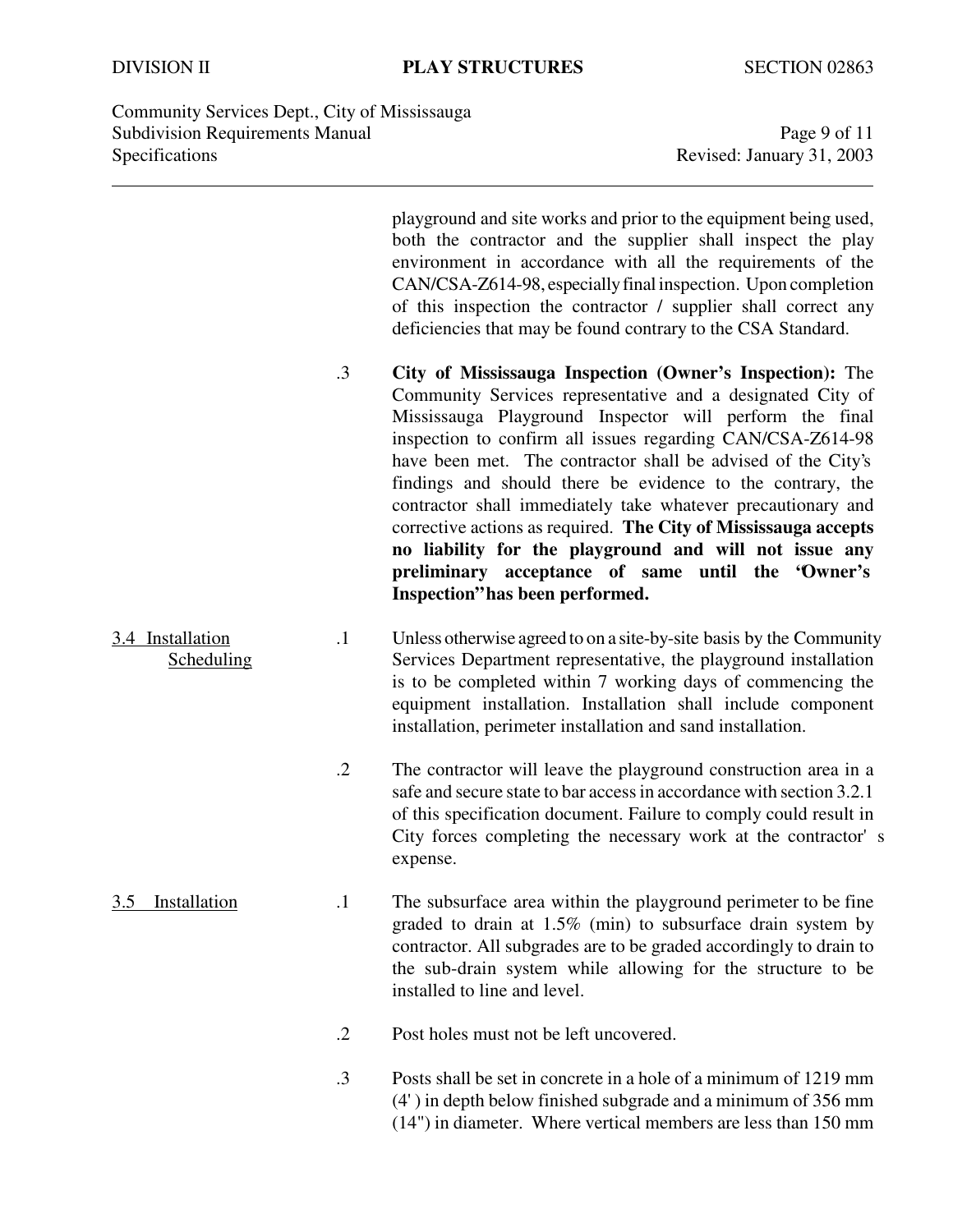Community Services Dept., City of Mississauga Subdivision Requirements Manual Page 10 of 11 Specifications Revised: January 31, 2003

(6") in diameter, 300 mm (12") footings can be used. Concrete shall be set a minimum of 300 mm (12") below sand grade. Concrete shall be a minimum of 25 MPa. A minimum 300 mm (12") length of sono tube shall form the top of the concrete footing. Top of sono tube shall be 150 mm (6") below sub grade so that top of concrete footing has 150 mm (6") of backfill after installation. Post holes shall be inspected by Community Services representative before pouring footings. Community Services representative shall be given minimum 24 hrs. notice of need for inspection meeting.

- .4 All posts shall be suitably braced and protected to avoid any movement until concrete footings have set. Posts found not to be plumb, regardless of the cause, must be removed and reset plumb.
- .5 When a post and stringer system is utilized, all new welds must be cleaned and treated with a rust inhibiting paint. The contractor shall not be allowed to plumb the playground structure with the use of shims.
- .6 The edge restraint system will be installed as per the approved drawings and in accordance with Standard Playground Sod Berm Edge Detail # 02861-1 when applicable.
- .7 Surplus and excavated materials and debris shall be removed immediately from site by the contractor.
- .8 Play equipment must be set to allow for the addition of a minimum 300 mm (12") minimum depth of clean, Mississauga playground sand around the entire structure.
- .9 Equipment which has been substantially installed cannot be left over weekends without provision of protective sand surface.

## 3.6 Clean Up .1 Dispose of all rubbish and surplus materials and leave the site in a neat and presentable condition, prior to preliminary acceptance.

.2 Restore all surfaces used to access the site to their original condition. All sodded areas which have been damaged or disturbed are to be re-sodded.